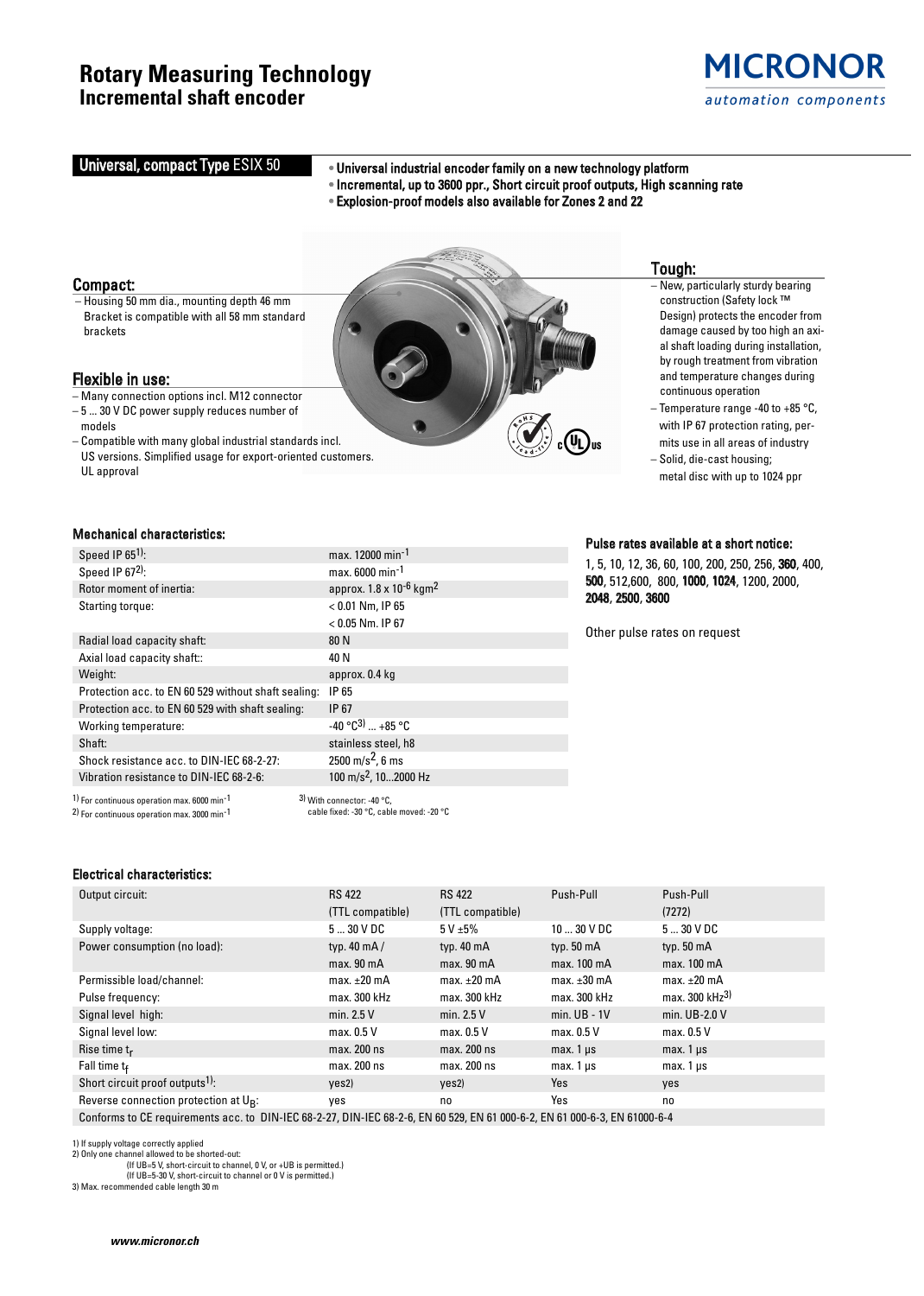## **Rotary Measuring Technology Incremental shaft encoder**



### Universal, compact Type ESIX 50

#### Dimensions:

#### Synchronous bracket Synchronous bracket Synchronous bracket Synchronous bracket Synchronous bracket Synchronous bracket

ø 50.8 mm [2.0 inch] ø 50.8 mm [2 inch] M12, M23 connector and cable versions (Bracket type 5 and 6)







#### Synchronous bracket **Synchronous bracket** Synchronous bracket Synchronous bracket Synchronous bracket Synchronous bracket Synchronous bracket Synchronous bracket Synchronous bracket Synchronous bracket Synchronous bracket

ø 58 mm  $\,$ ø 58 mm  $\,$ M12, M23 and cable versions and cable version and capacity of the state of the state of the state of the state of the state of the state of the state of the state of the state of the state of the state of the state of the (Bracket type A and B)





 $\boxed{1}$  M4, 6 deep  $\boxed{0.24}$  deep

42[1,65]

پ  $\vec{e}$ 

#### Shaft versions

3 [0,12] 3[0,12]

X

4[0,16]

h7 [1,97] [2,28] 58

50

| Order code for shaft | Shaft                | length $X$ length $Y$               |                   |
|----------------------|----------------------|-------------------------------------|-------------------|
|                      | ø6 mm                | $10 \text{ mm}$ 13.3 mm             |                   |
|                      |                      | $\sigma$ 1/4 " 15.7 mm 3/4"         |                   |
| 3                    |                      | ø 10 mm 20 mm 23.3 mm               |                   |
|                      |                      | $\alpha$ 3/8 $\degree$ 15.7 mm 3/4" |                   |
| 5                    | $\sigma$ 12 mm 20 mm |                                     | $23.3 \text{ mm}$ |
| 6                    |                      | ø8 mm 15 mm                         | $18.3$ mm         |

50[1,97]

 $\Box$ 

2100.831

33,75[1,33]

47[1,85]

#### Mounting advice:

The brackets and shafts of the encoder and drive should not both be rigidly coupled together at the same time! We recommend the use of suitable couplings (see Accessories section).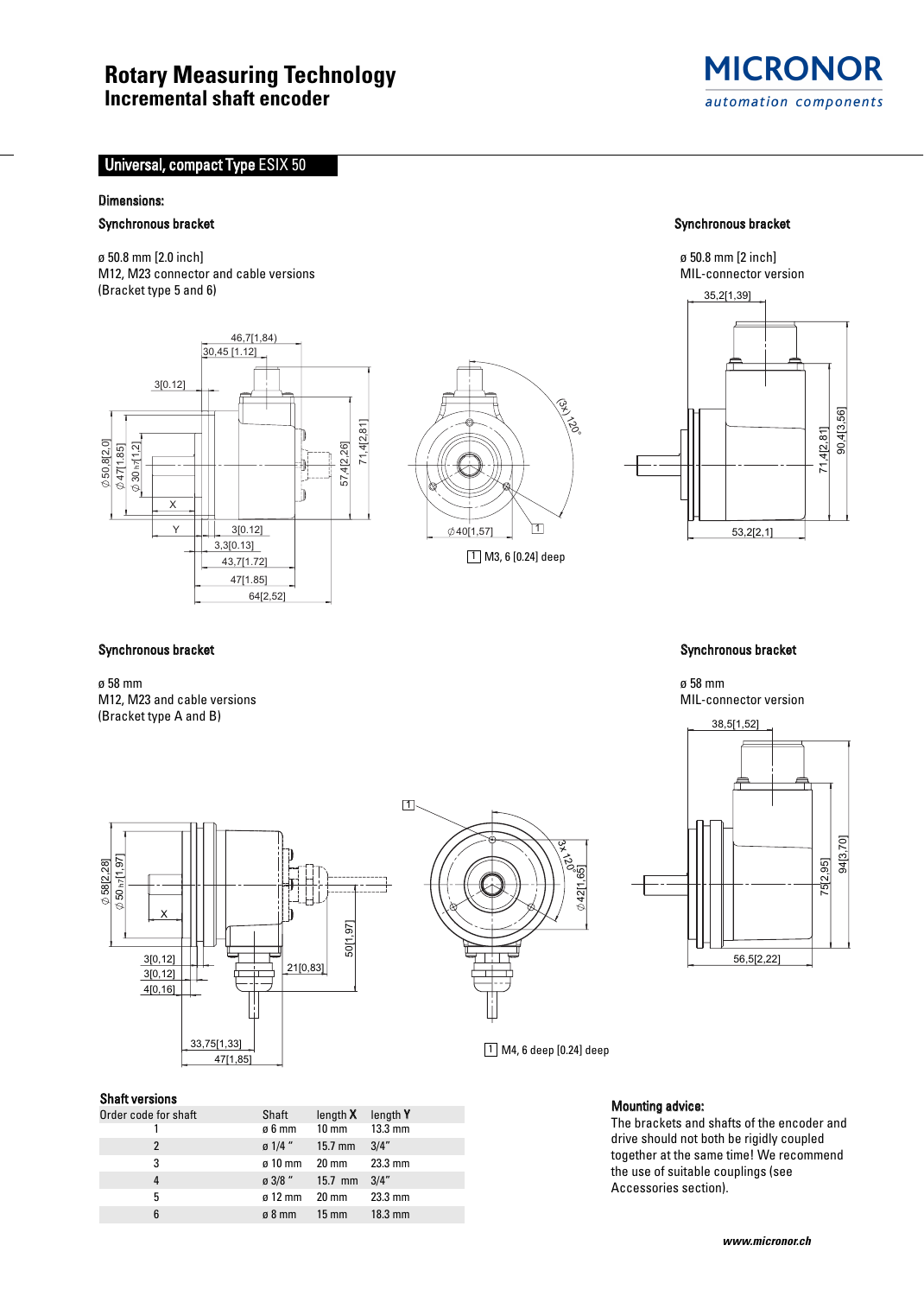# **Rotary Measuring Technology Incremental shaft encoder**

### Universal, compact Type ESIX 50

### Clamping bracket Clamping bracket

ø 58 mm ø 58 mm M12, M23 connector and cable versions MIL-connector version MIL-connector version (Bracket type 7 and 8)

# **MICRONOR** automation components

38,5[1,52]





10[0,39] 75 2,95 46,5[1,83] 94[3,70]

#### Rectangular bracket **Rectangular bracket** Rectangular bracket Rectangular bracket Rectangular bracket **Rectangular bracket**

 $\Box$  63.5 mm [2.5 inch]  $\Box$  63.5 mm [2.5 inch] M12, M23 connector and cable versions MIL-connector version (Bracket type C and D)







#### Shaft versions

| Order code for shaft | Shaft                  | length $X$ |
|----------------------|------------------------|------------|
|                      | ø6mm 10mm              |            |
|                      | $\sigma$ 1/4 " 7/8" mm |            |
| 3                    | $\sigma$ 10 mm 20 mm   |            |
| 4                    | $\alpha$ 3/8 " 7/8" mm |            |
| 5                    | $\sigma$ 12 mm 20 mm   |            |
| 6                    | $\sigma$ 8 mm 15 mm    |            |

**www.micronor.ch**